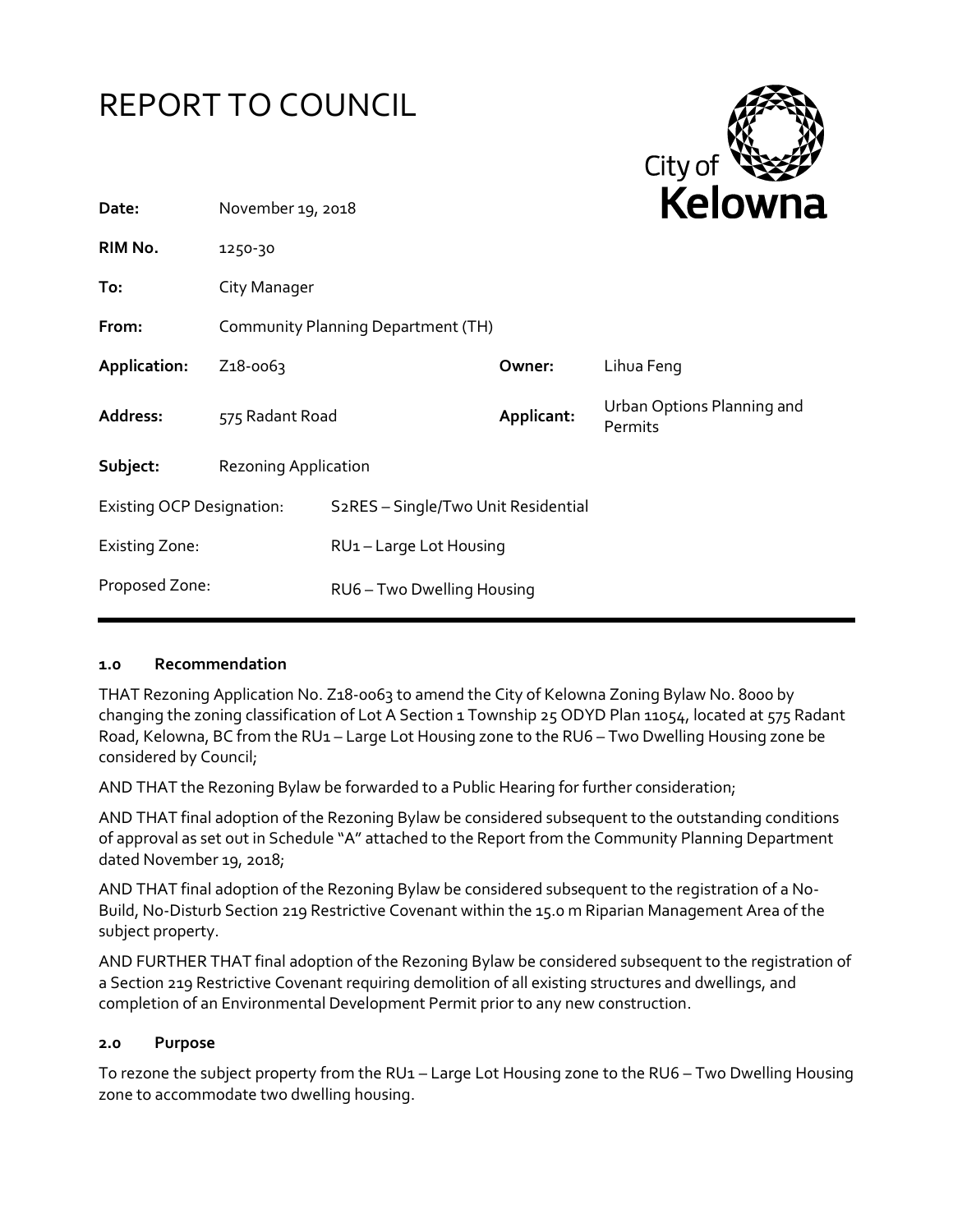### **3.0 Community Planning**

Community Planning supports the proposed rezoning as the RU6 – Two Dwelling Housing zone is the highest density directed by the S2RES - Single Two Unit designation.

The RU6 zone amendment will see the removal of the existing dwelling that is currently located within the 15.0 m riparian setback (currently 7.1 m from Mission Creek natural boundary). Redeveloped lands along Mission Creek will see important environmental restoration works within the Riparian Management Area, these riparian works are a condition of this rezoning application.

### **4.0 Proposal**

4.1 Background

1930 dwelling on a 1,983 sq.m. parcel.

**Subject Property Map:** 575 Radant Road

Riparian Management Area setback shown with yellow dashed line.



#### 4.2 Project Description

As the parcel is adjacent to Mission Creek, the 15.0 m Riparian Management Area setback is required to be adhered to. Staff are in support of redevelopment on the subject parcel subject to the removal of the existing dwelling on the parcel prior to new construction on the parcel. This means that the existing dwelling may remain on the land until the owner is ready to redevelop the site. This also means that a new single family dwelling may not be constructed on the land if the existing dwelling remains on the land.

An Environmental development permit is required prior to any new construction. This permit will ensure r riparian planting, fencing and erosion control are designed and monitored by a Qualified Professional. A restrictive covenant is also registered on the land to ensure disturbance does not occur within the Riparian Management Area.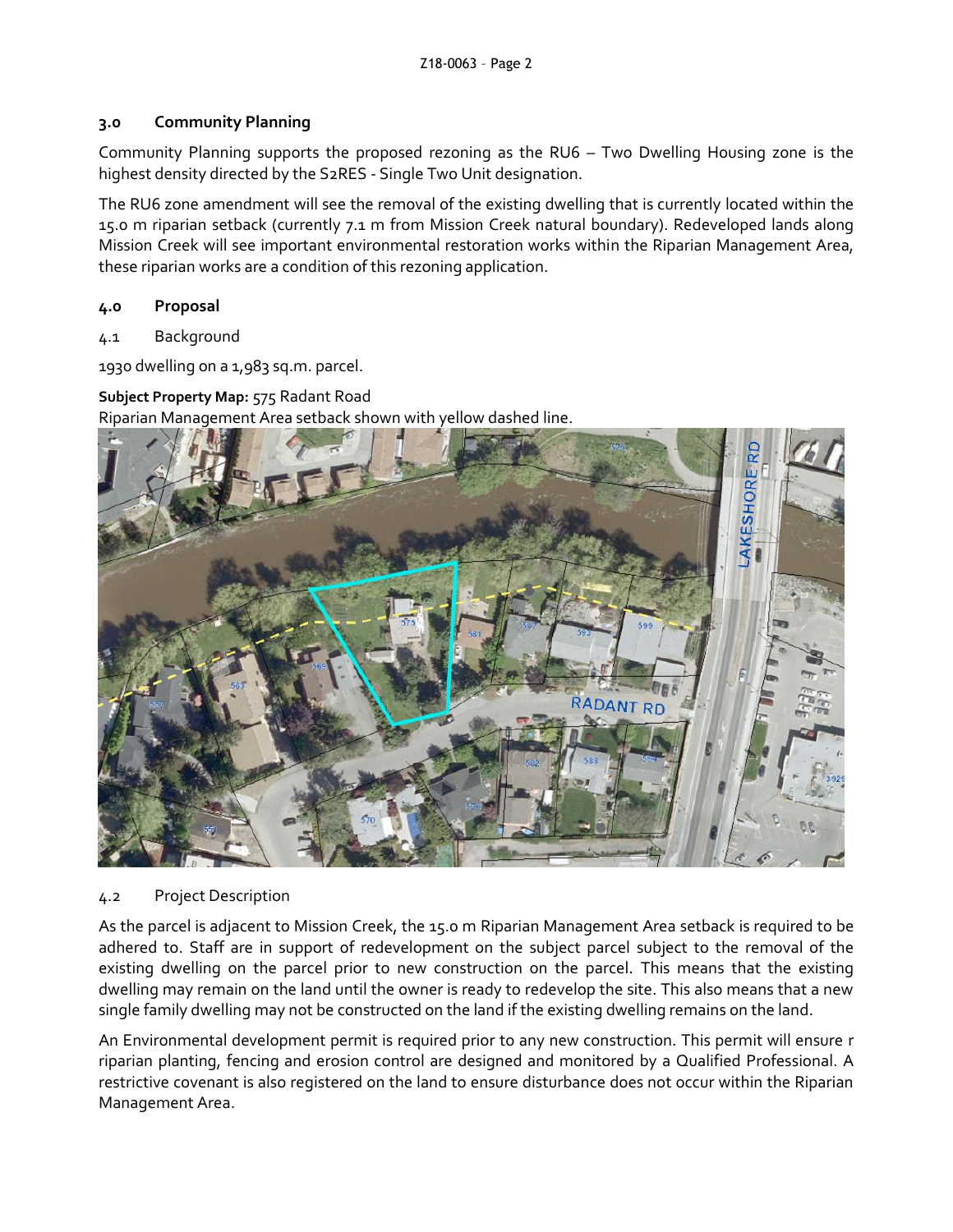Once the existing dwelling is removed and the Environmental Development Permit is fulfilled, the Riparian Management Area will be reclaimed to City standards and construction of any form of two dwelling housing will be permitted on the remainder of the parcel.

Kelowna's *Official Community Plan* seeks to ensure development on lands within sensitive ecosystems maintain or enhance contiguous habitat areas. Environmentally Sensitive Area Linkages policy speaks to the importance of the RMAs "Ensure that development activity does not compromise the ecological function of environmentally sensitive areas and maintains the integrity of plant and wildlife corridors." A number of other OCP policies exist with regards to these environmentally sensitive areas and are noted in section 5.0 of this report.

## 4.3 Site Context

The subject parcel is located within the North Mission-Crawford sector of Kelowna, on the north side of Radant Road. Mission Creek runs along the north property line. The parcel is also located within 150 m of neighbourhood commercial area along Lakeshore Road, and is within 250 m of BC Transit rapid bus route.

Adjacent land uses are as follows:

| Orientation | Zoning               | <b>Land Use</b>                  |
|-------------|----------------------|----------------------------------|
| North       | <b>Mission Creek</b> | <b>Mission Creek</b>             |
|             | Сg                   | <b>Multiple Family Dwellings</b> |
| East        | RU <sub>1</sub>      | <b>Single Family Dwelling</b>    |
| South       | RU <sub>1</sub>      | <b>Single Family Dwelling</b>    |
| West        | RU <sub>1</sub>      | <b>Single Family Dwelling</b>    |

## 4.4 **Zoning Analysis Table**

| <b>Zoning Analysis Table</b>                |                                      |                     |  |  |
|---------------------------------------------|--------------------------------------|---------------------|--|--|
| <b>CRITERIA</b>                             | <b>RU6 ZONE REQUIREMENTS</b>         | <b>PROPOSAL</b>     |  |  |
| <b>Existing Lot/Subdivision Regulations</b> |                                      |                     |  |  |
| Lot Area                                    | 700 m <sup>2</sup>                   | $1,983 \text{ m}^2$ |  |  |
| Lot Width                                   | 18.0 m                               | 21.6 m              |  |  |
| Lot Depth                                   | 30.0 m                               | 51.0 m              |  |  |
| <b>Development Regulations</b>              |                                      |                     |  |  |
| Site Coverage                               | 40 % 50% with driveways &<br>parking | t.b.d.              |  |  |
| Height                                      | 9.5 m or 2.5 storeys                 |                     |  |  |
| Front Yard                                  | 4.5 m                                |                     |  |  |
| Side Yard (south)                           | 2.3 <sub>m</sub>                     |                     |  |  |
| Side Yard (north)                           | 2.3 <sub>m</sub>                     |                     |  |  |
| Rear Yard - Mission Creek<br>setback        | 15.0 m                               |                     |  |  |
| <b>Other Regulations</b>                    |                                      |                     |  |  |
| Minimum Parking Requirements                | 2 stalls per dwelling                |                     |  |  |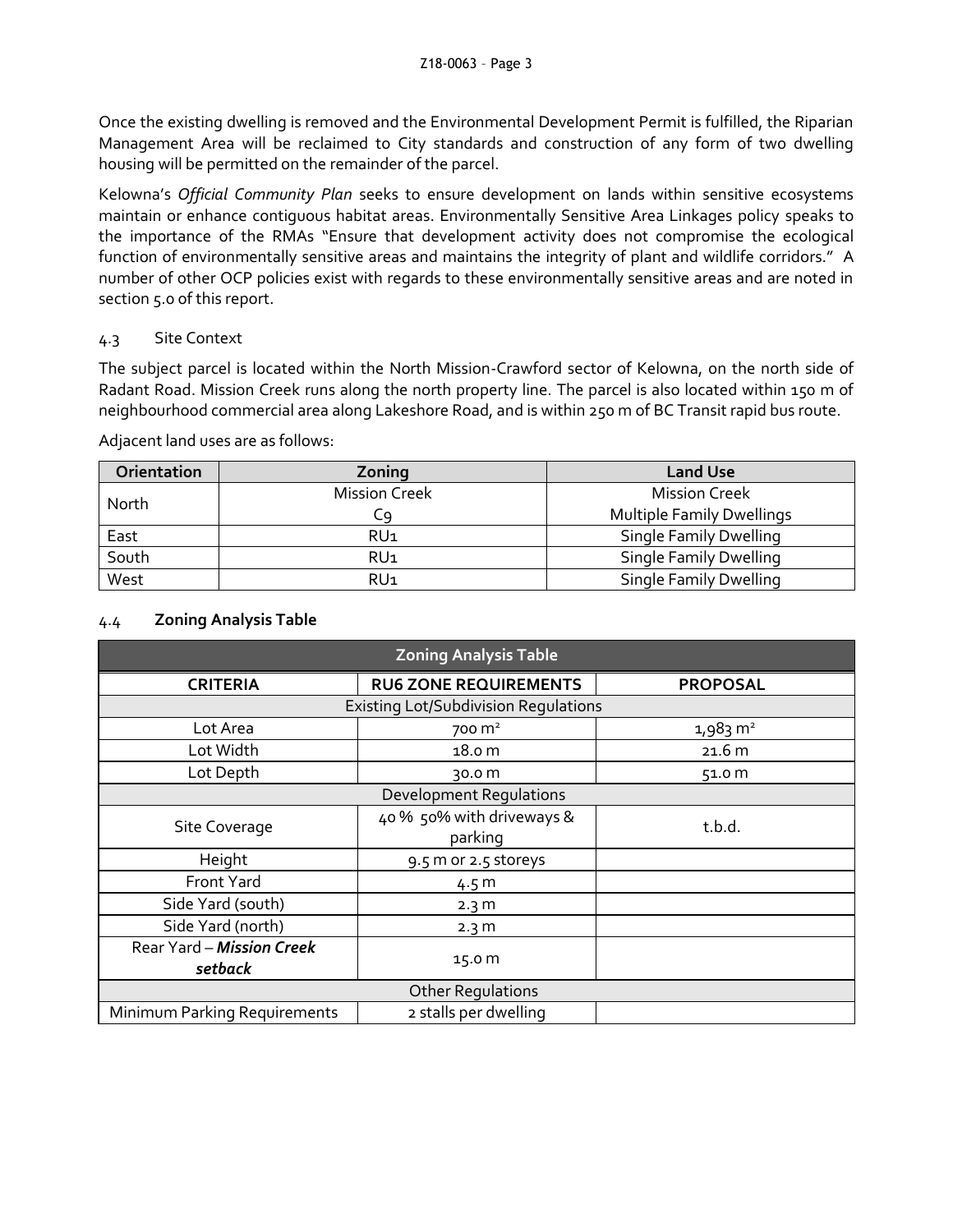#### **5.0 Current Development Policies**

5.1 Kelowna Official Community Plan (OCP)

#### **Development Process**

Biodiversity.<sup>1</sup> 1.4 Undertake recovery efforts to enhance or re-introduce species, sub-species and populations where species are threatened, endangered or extirpated.

Buffers<sup>2</sup> Buffers on private land should be protected by covenant.

**Vegetation** <sup>3</sup> Plant native species of trees, shrubs and ground cover and discourage the use of vegetation that is not indigenous to the Okanagan Valley.

**Urban Development** <sup>4</sup> Require that all development take place outside riparian management areas.

#### **Minimum Riparian Management Areas (RMA)** <sup>5</sup>

Mission Creek Downstream of Gordon Drive 15.0 m

**Compact Urban Form.**<sup>6</sup> Develop a compact urban form that maximizes the use of existing infrastructure and contributes to energy efficient settlement patterns. This will be done by increasing densities (approximately 75 - 100 people and/or jobs located within a 400 metre walking distance of transit stops is required to support the level of transit service) through development, conversion, and re-development within Urban Centres (see Map 5.3) in particular and existing areas as per the provisions of the Generalized Future Land Use Map 4.1.

Subject property is within 250 m of BC Transit rapid bus route. 150 m to neighbourhood commercial.

#### **6.0 Technical Comments**

6.1 Building & Permitting Department

Full plan check is required for any new construction. Demolition Permit required in order to remove existing dwelling.

6.2 Development Engineering Department

See attached Schedule "A" Development Engineering Memorandum.

<sup>-</sup><sup>1</sup> City of Kelowna Official Community Plan, Objective 1.0 (Natural Environment DP Chapter).

<sup>&</sup>lt;sup>2</sup> City of Kelowna Official Community Plan, Objective 3.3 (Natural Environment DP Chapter).

 $3$  City of Kelowna Official Community Plan, Objective 4.2 (Natural Environment DP Chapter).

<sup>4</sup> City of Kelowna Official Community Plan, Objective 5.1 (Natural Environment DP Chapter).

<sup>&</sup>lt;sup>5</sup> City of Kelowna Official Community Plan, Table 12.1 (Natural Environment DP Chapter). <sup>6</sup> City of Kelowna Official Community Plan, Policy 5.2.3 (Development Process Chapter).